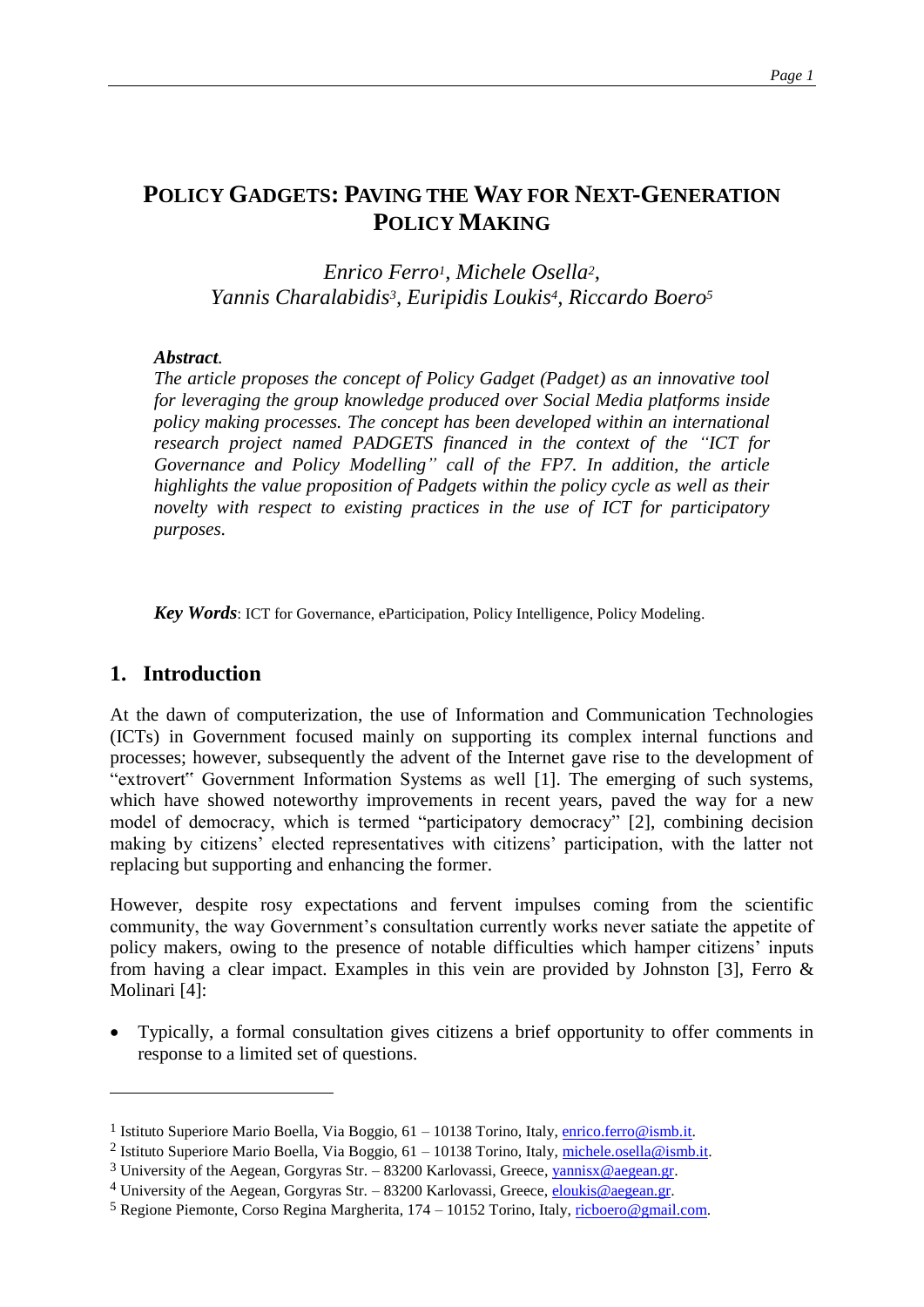- When the consultation period ends, policy makers are hit by a wave of textual comments, without obtaining a clear picture of the surfacing *vox populi*.
- The designated "official" spaces are largely unknown to the general public due to the high costs of promotion and the slow pace of dissemination.
- The tools adopted are frequently not appropriate or usable only by an affluent and acculturate minority.

Consequently, afore-mentioned drawbacks lead to low levels of uptake. In the past ten years, a plethora of experiments aimed at creating a more open, transparent and inclusive Government has been documented in Europe and abroad, which have used different technologies and various methodologies to purport to highly heterogeneous policy goals. In spite of the lack of systematic evaluation, a common trait to those experiments is that they have involved a very small minority of citizens with respect to population as a whole [\[5\].](#page-7-4)

Despite unsatisfactory results obtained by participatory initiatives launched hitherto, one ray of hope comes from tendencies towards the "Government 2.0", emerging concept which depicts a situation where canonical governmental boundaries are blurred, leaving room for opportunity to harness "prosumption" [\[6\],](#page-7-5) i.e., a new model of innovation where formerly passive consumers participate in an active and ongoing way. In this type of "extended Government", new modes of collaboration and co-creation surface and, therefore, pluralistic and networked forms of Government become the dominant organizational model for service delivery and policy making.

In this direction, the paper describes the innovative framework of institutional engagement proposed by PADGETS project [\[7\],](#page-7-6) which has been financed in the context of the "ICT for Governance and Policy Modelling" call of the 7th European framework program of research. The conceptualization and the implementation of such participative system represent a first attempt to provide policy makers with a set of tools able to foster a modernization of the way governments interact and collaborate with citizens, implying policy shifts in the empowerment of citizens and harnessing the opportunities offered by new technologies.

Including these introductory comments, the paper is structured in five sections. Section two provides a theoretical background to the work presented. Section three illustrates the project rationale. Section four discusses the concept of Padget by highlighting its value proposition as well as its novelty with respect to existing practices. Finally, section five provides some conclusive remarks on the benefits drawn from putting into action the Padget concept as well as some open issues representing possible stimuli for future research.

## **2. Theoretical Background about E-Participation**

In line with OECD [\[8\]](#page-7-7) and European Commission [\[9\],](#page-7-8) the participative dimension plays a vital role in the perspective of good Governance, since the participation demonstrates considerable potential to change the broader interactions between citizens and Government, improving the overall quality of engagement and decision making whilst widening the involvement of all citizens [\[10\].](#page-7-9)

According to Rittel & Webber [\[11\],](#page-7-10) the design of public policy in most domains is a "wicked" problem, in which the search for scientific bases is bound to fail, because of the nature of these problems: a situation characterized by many stakeholders with dissimilar views of the problem, values, concerns and interests is complicated by the paucity of opportunities to learn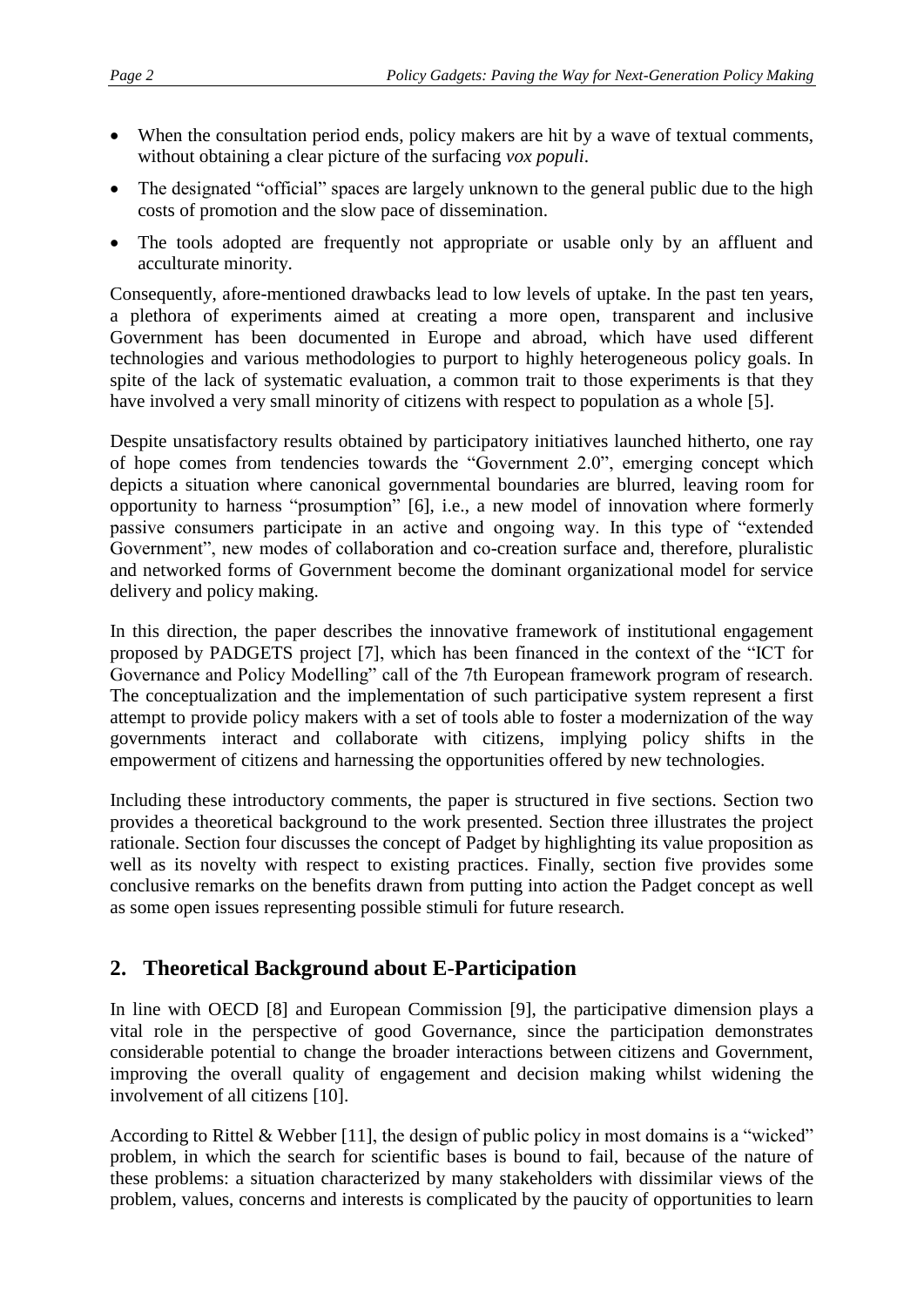by trial-and-error. Owing to such peculiarities of public policy making process, several circles of deliberation occur: stakeholders interact, raise issues concerning the problem under discussion, propose solutions and argue about advantages and disadvantages of them, finally resulting in a better understanding of the problem [\[12\].](#page-7-11)

In order to reap benefits stemming from this approach, new mechanisms are required to enable a public decision process more open, transparent and participative in which citizens' contribution is a paramount ingredient characterized by a significant impact. Taking into account dimensions such as "to what level" or "how far" citizens are engaged, three stages could be distinguished in conformity with Macintosh's framework [\[13\]:](#page-7-12)

- 1. E-enabling, which is about supporting those who would not typically enter the Internet (i.e., accessibility) and taking advantage of the large amount of information available (i.e., understandability).
- 2. E-engaging, that is geared towards consulting a wider audience to enable deeper contributions and support deliberative debate on policy issues through top-down consultation.
- 3. E-empowering, which is aimed to support active participation and to facilitate the percolation of bottom-up ideas towards the political agenda.

Along the depicted trajectory, the rise of Social Computing has recently attracted significant interest: Web 2.0 *et similia*, in fact, could represent a cornerstone in the field of public sector innovation, smoothing the way to a more reactive, informed, open, transparent and collaborative Government. In particular, the increased capabilities of Internet users to create contents, coupled with the birth of Social Networks, which have encountered dramatic success in terms of take-up, have driven the development of more and more virtual spaces for the expression of political views, problems and needs, which may ideally symbolize modern *agorae* [\[14\].](#page-7-13)

Since Web 2.0 applications are already being used in Government not only for soft issues (e.g., public relations, public service announcements) but also for core internal tasks (e.g., intelligence services, reviewing patents, support decision making) [\[14\],](#page-7-13) it is desirable a convergence towards a systematic exploitation of the emerging Social Media by governmental organizations in the processes of public policies formulation, aiming to enhance a frictionless e-Participation: by doing this, Governments make a step towards citizens rather than expecting the citizenry to move their content production activity onto the "official" spaces created for e-Participation [\[12\].](#page-7-11)

## **3. Padgets Rationale**

A soaring complexity noticed at a social, political and economic level demands more sophisticated policy development processes. In fact, Governments no longer have in-house sufficient scope, resources, information or competencies to respond effectively to the policy needs of an interconnected, fast-evolving and unpredictable global environment: policy makers must now seek out new partners and participants to help identify problems and create innovative solutions [\[16\].](#page-7-14)

In the governmental opening up, social and technological drivers generated by Web 2.0 applications and Social Media platforms have brought with them new organizational forms, through the capacity of the Internet and its users to "organize without organizations" [\[17\].](#page-7-15)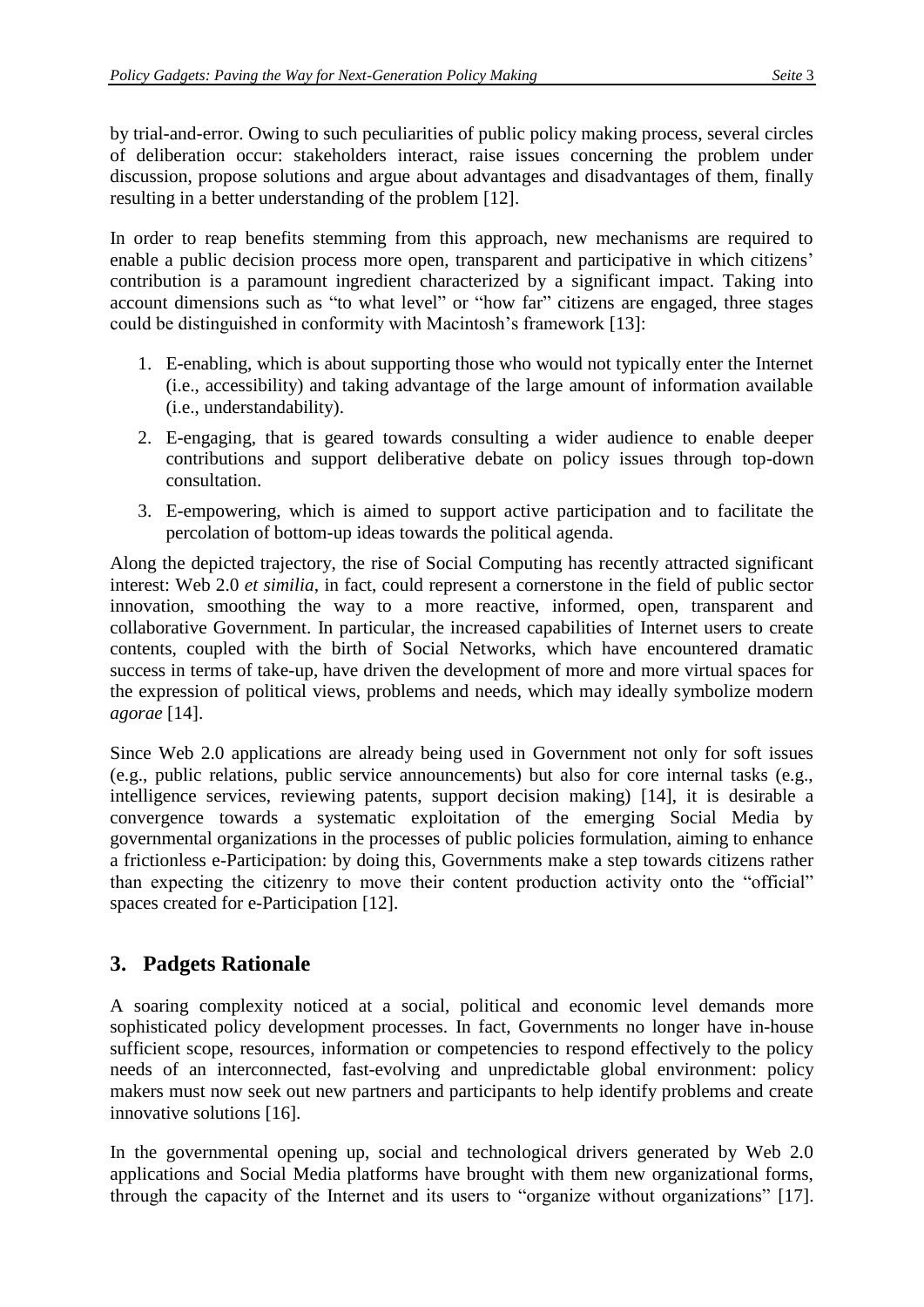Resulting quasi-organizations, from Facebook groups and multi-authored blogs to discussion sites and peer-produced goods (like Wikipedia), are all extremely difficult to categorize according to conventional organizational theory. As a result, even though a widespread "deformalization" of organizations could generate a governmental response along Digital Era Governance lines, Government officials and policy makers are often unsettled or confused by the need to respond to these "informal" organizational developments [\[18\].](#page-7-16)

PADGETS project as a whole constitutes a valid response to the vagueness that still surrounds such topics, providing governmental actors with ICT tools with the capability to analyze unstructured (and sometimes inadvertent) society's inputs and, from them, forecast the possible impact of policies in light of the emerging *vox populi*.

The prominent idea underpinning such research endeavor is to bring together Social Computing with System Dynamics simulation in order to help Governments to render policy making processes more participative and, at the same time, to provide systematic support to decision making processes. To say it in a nutshell, the platform developed within the project will allow Public Administrations to set up a cost effective participatory processes by moving the political discussion from official websites to Social Networks where citizens are already debating, taking advantage of enhanced policy intelligence services based on fresh and relevant data.

# **4. From Concept Definition to Value Creation**

### **4.1 The Underlying Concept**

Similarly to the approach of gadget applications in Web  $2.0 - i.e.,$  using data and services from heterogeneous sources to create and deploy quickly applications that provide value added services – the project introduces the concept of "Policy Gadget" (or, coining a *portmanteau*, "Padget") to represent a resource (application or content) created by a policy maker which is typically instantiated within one or more Social Media platforms. By enabling a thorough interaction with end users in popular locations (such as Social Networks, blogs, etc.), a Padget combines the policy message with underlying group knowledge having its *locus* in the Social Media realm acting as a pivotal element in conveying society's inputs to policy makers.

Keeping a helicopter view on the project blueprint, a Padget could be likened to a "complex molecule" made up of four main components [\(Figure 1\)](#page-4-0):

- A message, that regards a policy in any of its stages and forms, i.e., a draft legal document under formulation, a law in its final stage, an EU directive under implementation, draft policy guideline, a political article or even a campaign video. The policy message is put together adopting a modular structure (using different content types) in order to account for the heterogeneity present among end users in terms of time availability, interest in details and preference for content consumption. Typically the policy message could be structured in three parts: a short and "catchy" policy statement, a brief policy description and a set of more extensive documentation that may be attached to the message in different guises (e.g., text, multimedia, external links).
- A set of interaction services, that allows users to have recourse to the Policy Gadget (find it, access its content, share it, comment the policy message, etc.). These interfaces may be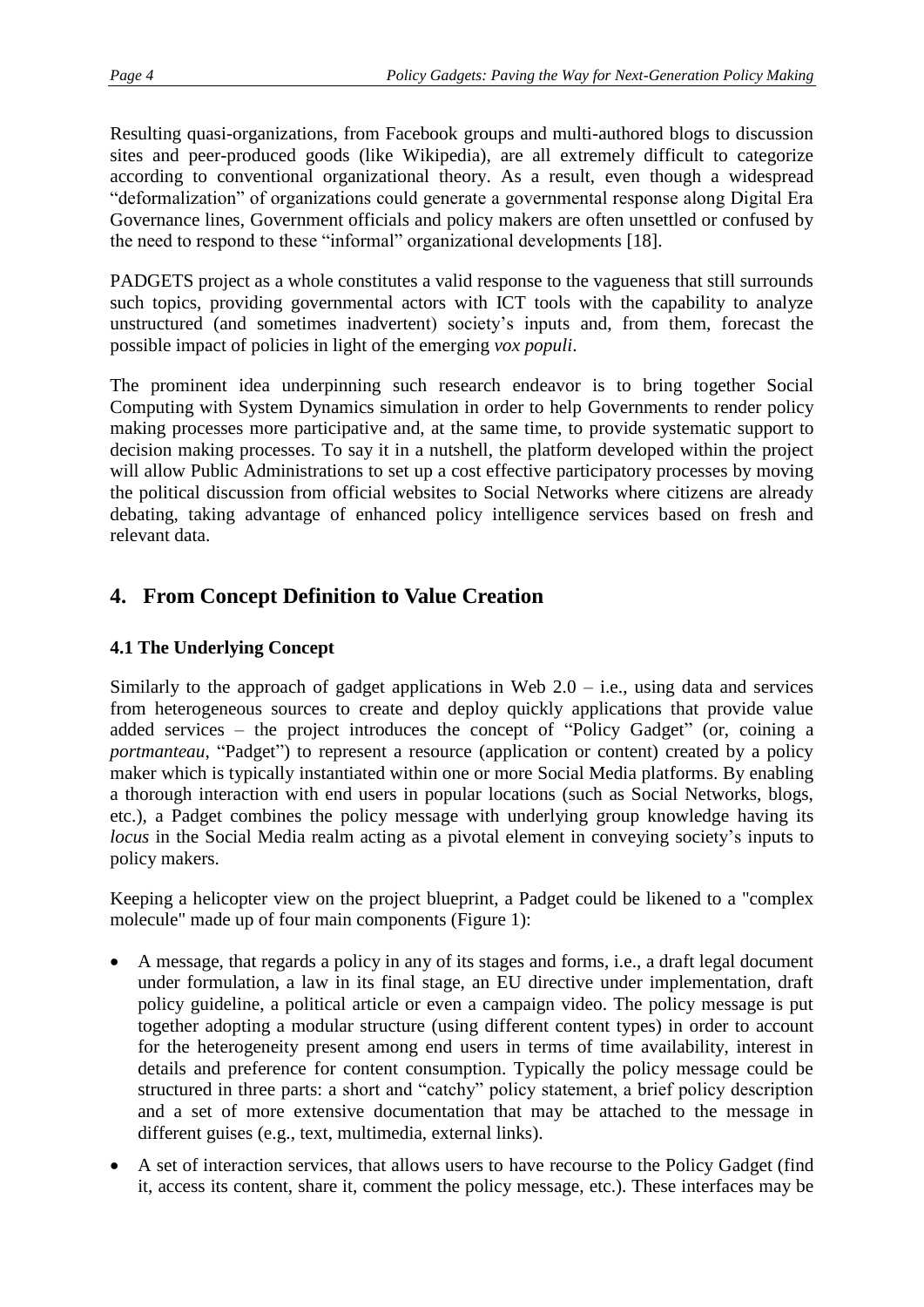provided by either the underlying Social Media platforms in which the Padget campaign<sup>6</sup> has been launched or by the Padget itself when it takes the form of a micro application.

- The social context, that is the framework describing social activities and contents related with the Policy Gadget in each individual Social Media platform where the Policy Gadget is present. As a result, this component allows the Policy Gadget to be a "context-aware" volume of relevant user activities and user generated contents.
- The decision services, which are offered by two complementary modules. Whilst the "PADGETS analytics" building block processes textual data gathered through Padget campaigns to extract opinions expressed about the policy message, the "PADGETS simulation model" analyzes and projects into the near future the diffusion process of the policy message in terms of awareness (i.e., passive reception of the policy message in Social Media), interest (i.e., spreading or commenting the Padget announcement in Social Media) and acceptance (i.e., expression of positive and negative judgments about the policy idea under examination).



*Figure 1 - Padget main components*

### <span id="page-4-0"></span>**4.2 Value Proposition in the Policy Cycle**

 $\overline{a}$ 

The PADGETS platform represents an ideal bridge across Governments' institutional boundaries allowing to establish a bidirectional communication flow between policy makers and society. The value generated by such tool unfolds along a number of dimensions, is perspective dependent and may vary among the different phases of the policy making cycle. Nevertheless, in its essence it may be conceived as a reduction in the distance occurring between policy making and society's needs, both in terms of time and tools required. In other words, the use of Policy Gadgets allows to better inform the policy decision process by providing a clear and dynamic vision of the disparate stakeholders' opinions and priorities. By giving policy makers a privileged "interface" for "hearing society's voice" directly where the

<sup>6</sup> In the project jargon, a Padget campaign entails a set of activities covering creation, distribution, interaction, monitoring and termination of one or more Padgets oriented towards a specific goal and related to the same theme.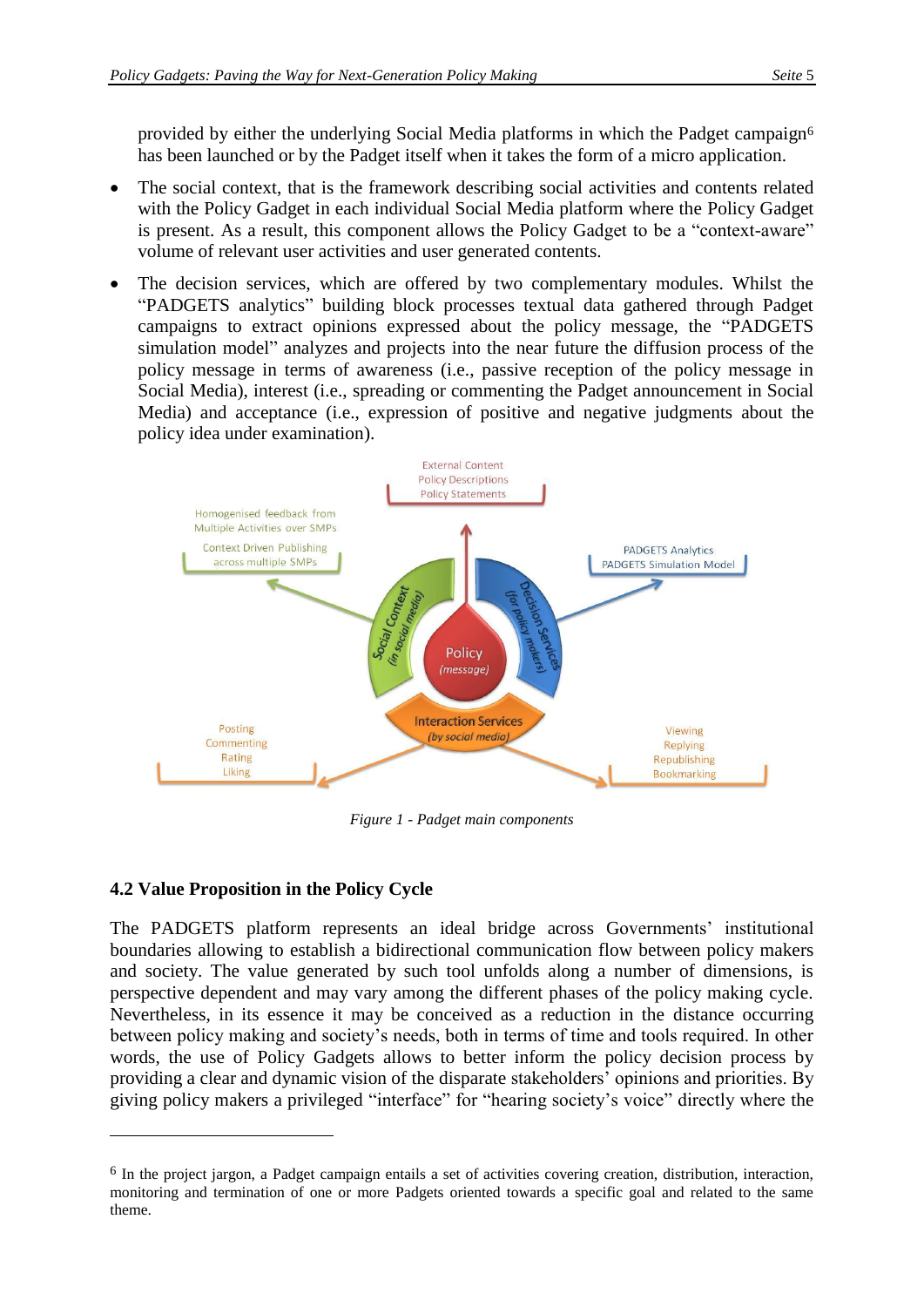crowd choses to express its opinion, a Padget enables an innovative way to gather, evaluate and decide upon society's input.

Considering the ability of PADGETS platform to act as an "information hub" devoted to interconnect heterogeneous groups of actors7, the value proposition may be summarized in a few words with the catchphrase "multi-sided, multi-benefit". In other words, the action of the Padget platform generates indirect positive externalities for the different classes of actors engaged in the process (thus multi-sided) as well as different types of benefits for each actor class: convenient and frictionless participation accompanied by more socially-rooted policies for stakeholders; fresh, useful and low cost inputs for policy makers (thus multi-benefit).

Thanks to the pronounced versatility shown by the platform, a Padget campaigns may be launched during one or more phases of the policy making cycle<sup>8</sup>: agenda setting, policy analysis, policy formulation, policy implementation, and policy monitoring and evaluation. The purpose, function and, as a consequence, value proposition of each Padget campaign may vary according to the stage of the policy cycle in which the campaign is launched, as pointed out by [Table 1.](#page-5-0)

| Stage in policy making cycle | Padget campaign value proposition    |
|------------------------------|--------------------------------------|
| Agenda setting               | Elicitation of needs and priorities  |
| Analysis                     | Opinions gathering                   |
| Formulation                  | Acceptance estimation                |
| Implementation               | Assessment of awareness and interest |
| Evaluation                   | Evaluation of impact perception      |

*Table 1 - Padget value propositions in the policy cycle*

### <span id="page-5-0"></span>**4.3 Progress Beyond Existing Practices**

 $\overline{a}$ 

The main novelties introduced by PADGETS platform may be summarized as follows.

1. Relaxation of current constraints in terms of size, frequency and quality of participation. All the different stakeholders are free to participate to any policy process they are interested in, at the time they prefer, with the effort in participation they are willing to spend, and above all using their tools with which they are already accustomed to. From the opposite perspective, policy makers can continuously access reports pertaining to stakeholders' opinion, being allowed to quickly modify and adapt the policy issues under discussion.

 $7$  The plethora of stakeholders potentially involved in Padget campaigns could be categorized taking into account their belonging to three main classes of macroeconomic actors: citizens, organizational actors who belong to social arrangements which pursue collective goals and have a boundary separating them from their environment (e.g., corporations, charities, non-profit groups, cooperatives, political parties, trade unions), civil servants (i.e., members of governmental insitutions operating at different administrative levels).

<sup>8</sup> Afore-mentioned phases of the policy making cycle are defined by OECD in [\[19\].](#page-7-17)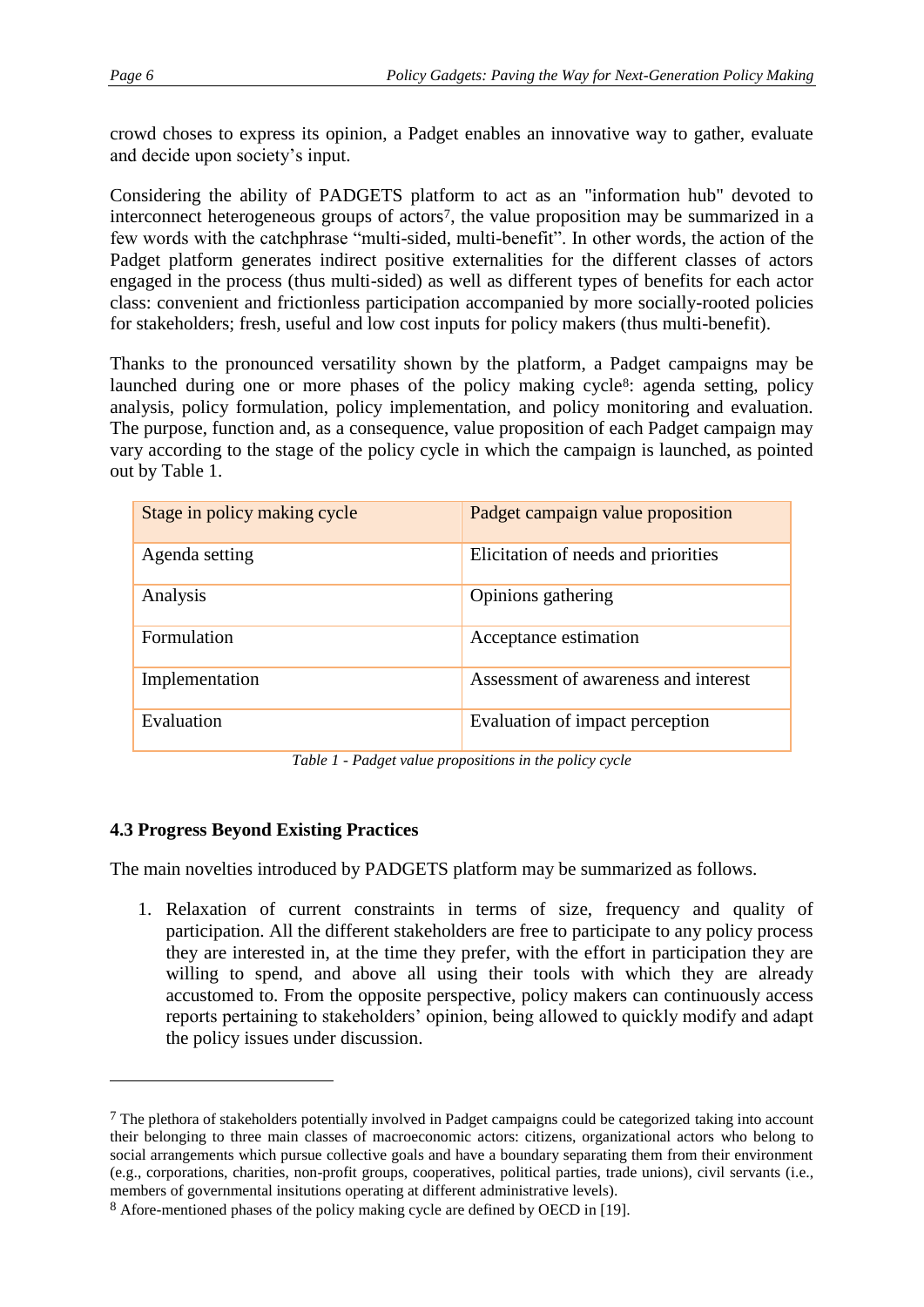- 2. Integrated management of multiple Social Media channels. The presence of a Web dashboard dedicated to the policy maker decreases the complexity and heterogeneity that comes naturally while managing different Social Media platforms<sup>9</sup>, each of which exhibits peculiarities in terms of aims, interfaces, functionalities, target audience, content types and degree of content sharing.
- 3. Creation of an "open" decision support system. Opening up the decision support process means integrate it with activities carried out over Social Media platforms. This allows to establish a direct link between the decision process and the external world as well as to reason on fresh and relevant information.
- 4. Better exploitation of data stemming from interaction with the public on Social Media. In this respect, the decision support component provides a number of promising functionalities that generate precious knowledge to be used to inform the decision making process. In particular, this component allows to generate snapshots on the levels of awareness, interest and acceptance of a given policy, highlight the presence of some of the possible biases present in such estimations (age, gender, etc.), create possible scenarios of how such levels of awareness, interest and acceptance may vary over time (e.g., in next 12 months) and, finally, single out relevant opinions emerging from the interaction of the end users with the policy message.

### **5. Conclusions and Open Issues**

 $\overline{a}$ 

The article proposes the concept of Policy Gadget (Padget) as an innovative tool for leveraging the group knowledge produced over Social Media platforms within policy making processes. Although still in its infancy, such instruments represent a promising stepping stone on which to stand for the creation of a new generation of policy making characterized by faster and more frequent interaction between policy makers and society. As a matter of fact Policy Gadgets may promote a cultural shift within Government agencies paving the way to an "extended Government" model, in which a change occurs in the role of users, who would participate more proactively in the policy lifecycle (and not only). The *ensemble* of users' insightful contributions and policy intelligence capabilities resident in the back-end allows public decision makers to anticipate and detect trends in public opinion, yielding augmented responsiveness, representativeness and efficiency to the public policy definition. Moreover, an intense use of Social Media coupled with further in-depth studies of network topologies may also contribute to no longer consider individuals as isolated units of analysis but to leverage their social connections and the context in which they are immersed as a potentially useful policy tool. To exemplify, if a policy maker is interested in promoting a virtuous behavior (e.g., waste recycling), by targeting more connected individuals s/he is likely to obtain better and faster results than by implementing a generic policy not taking into account the role individuals play in their social network.

Finally, a number of open issues are worth mentioning as they may represent useful food for thought for possible future research. The implementation of a meaningful cross-platform tracing still poses some challenges having to do with identity management. Furthermore, an arduous task consists in the creation and testing of an appropriate language and style of communication that Government agencies have to adopt in the interaction with society.

<sup>&</sup>lt;sup>9</sup> Major Social Media platforms covered by the scope of work are: Facebook, LinkedIn, Twitter, Blogger, Digg, Scribd, YouTube, Picasa, Flickr.